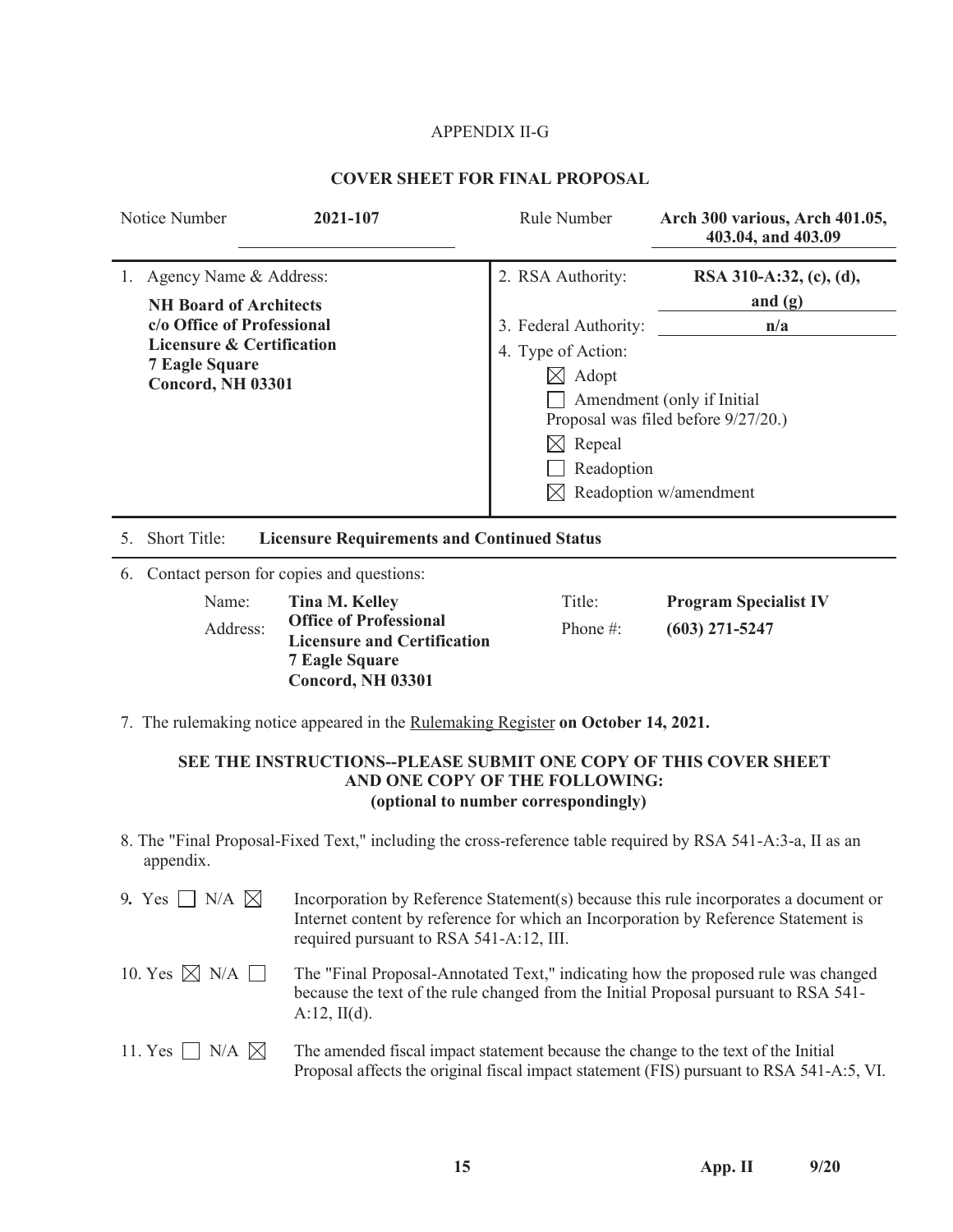| Notice Number<br>2021-107                                                                                                                  | Rule Number                                                                      | Arch 300 various, Arch 401.05,<br>403.04, and 403.09 |
|--------------------------------------------------------------------------------------------------------------------------------------------|----------------------------------------------------------------------------------|------------------------------------------------------|
| Agency Name & Address:                                                                                                                     | 2. RSA Authority:<br>3. Federal Authority:                                       | RSA 310-A:32, (c), (d), and (g)<br>n/a               |
| <b>Board of Architects</b><br>c/o Office of Professional<br>Licensure & Certification<br><b>7 Eagle Square</b><br><b>Concord, NH 03301</b> | 4. Type of Action:<br>Adoption<br>Repeal<br>Readoption<br>Readoption w/amendment | $\mathbf{X}$                                         |

#### 5. Short Title: **Licensure Requirements and Continued Status**

6. (a) Summary of what the rule says and of any proposed amendments:

**Arch 301.01 describes the initial application process for architects and is being readopted with amendment to list the documents required to be submitted with the application and limit the forms of payment to certified check, money order, or credit card.** 

**Arch 301.02 describes the application for licensure and is being readopted with amendment to remove section 4 from the "Application for Licensure as an Architect" form that requires a list of the applicant's membership in professional or scientific associations, renumber section 5 through section 10 as section 4 through section 9, and amend section 3 so that criminal convictions do not have to be reported if they are annulled.** 

**Arch 302.02 describes education and training standards and is being readopted with amendment to update the NCARB Certification Guidelines from the July 2018 edition to the March 2020 edition and the NCARB Educational Guidelines from the December 2018 edition to the January 2021 edition, and to require that applicants who apply directly to the State and who have received their license after July 1, 1996 from their original state of licensure shall have completed the IDP/AXP and received the record from NCARB.** 

**Arch 304.01 describes reciprocity with the candidates licensed or registered in another state and is being readopted with amendment to change the NCARB Certification Guidelines used from the July 2018 edition to the March 2020 edition, change the NCARB Education Guidelines used from the December 2018 edition to the January 2021 edition, and to require verification of licensure and examination to be submitted by the applicant at the time of submitting the application.** 

**Arch 305.01 describes the application, examination, and licensure fees and is being readopted with amendment to remove cash as an acceptable form of payment.** 

**Arch 305.02 describes the application and licensure fees and is being readopted with amendment to remove the requirement to pay the Board the examination fee of \$150.00.** 

**Arch 305.03 describes the fee for replacement of a lost or mutilated certificate of licensure and is being repealed.** 

**Arch 308.01 describes the licensing for active duty military spouses and is being readopted with amendment to change the NCARB Certification Guidelines used from the**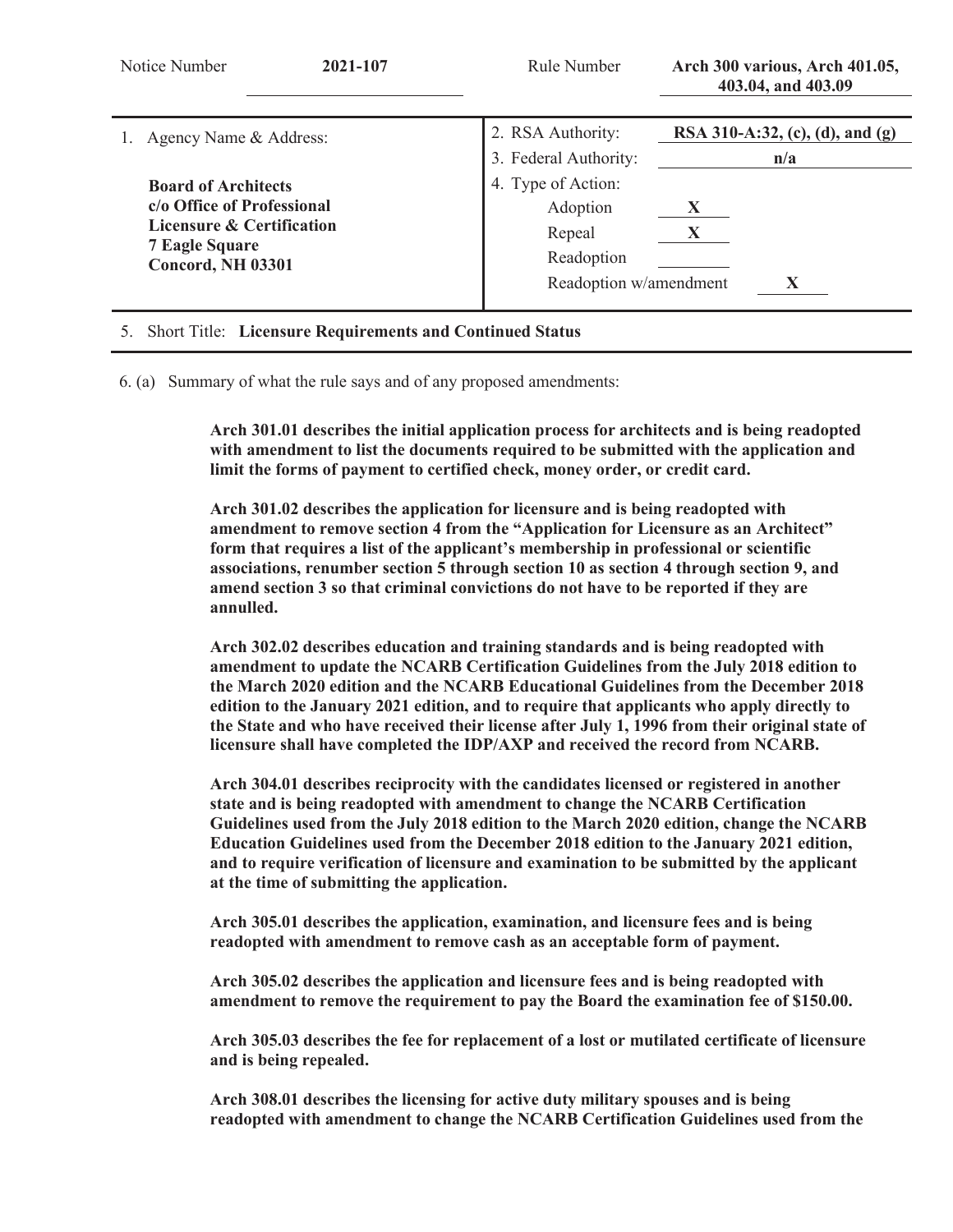**July 2018 edition to the March 2020 edition, and change the NCARB Education Guidelines used from the December 2018 edition to the January 2021 edition.** 

**Arch 401.05 describes reinstatement of a lapsed license for 12 months or more and is being readopted with amendment to change the requirement to provide a continuing education log to a statement attesting to the completion of the required continuing education.** 

**Arch 403.04 describes record keeping of continuing education and is being readopted with amendment to allow acceptance of a certificate of attendance or transcripts from a professional society or institution as proof of continuing education.** 

**Arch 403.09 is being adopted to describe continuing education requirements for reinstatement of an architect license.** 

6. (b) Brief description of the groups affected:

**The groups affected by these rule changes are those individuals applying for a license as an architect, those wishing to purchase a replacement certificate of licensure, individuals wishing to have their license reinstated, and licensed individuals renewing their license.** 

6. (c) Specific section or sections of state statute or federal statute or regulation which the rule is intended to implement:

| Rule                                     | <b>Specific State Statute the Rule Implements</b> |
|------------------------------------------|---------------------------------------------------|
| Arch 301.01 and Arch 301.02              | RSA 310-A:38, I-III; RSA 310-A:39; RSA 310-A:42   |
| Arch 301.04                              | RSA 310-A:32, I(b)                                |
| Arch 302.02                              | RSA 310-A:32, I(b); RSA 310-A:38; RSA 310-A:39;   |
|                                          | RSA 310-A:40                                      |
| Arch 304.01                              | RSA 310-A:32, I(b); RSA 310-A:45                  |
| Arch 305.01 and Arch 305.03; Arch 305.03 | RSA 310-A:32, I(g); RSA 310-A:33                  |
| (repealed)                               |                                                   |
| Arch 308.01                              | RSA 332-G:7                                       |
| Arch 401.05                              | RSA 310-A:32, I(d); RSA 310-A:46                  |
| Arch 403.04                              | RSA 310-A:32, I(d); RSA 310-A:46; RSA 310-A:46-a  |
| Arch 403.09                              | RSA 310-A:32, I(d)                                |

7. Contact person for copies and questions including requests to accommodate persons with disabilities:

Name: **Tina Kelley** 

Address: **Office of Professional Licensure and Certification 7 Eagle Square Concord, NH 03301** 

| Title:   | <b>Program Specialist IV</b> |
|----------|------------------------------|
| Phone #: | $(603)$ 271-5247             |
| Fax#:    | $(603)$ 271-0597             |
| E-mail:  | OPLC-Rules@oplc.nh.gov       |
|          |                              |

TTY/TDD Access: Relay NH 1-800-735-2964 or dial 711 (in NH)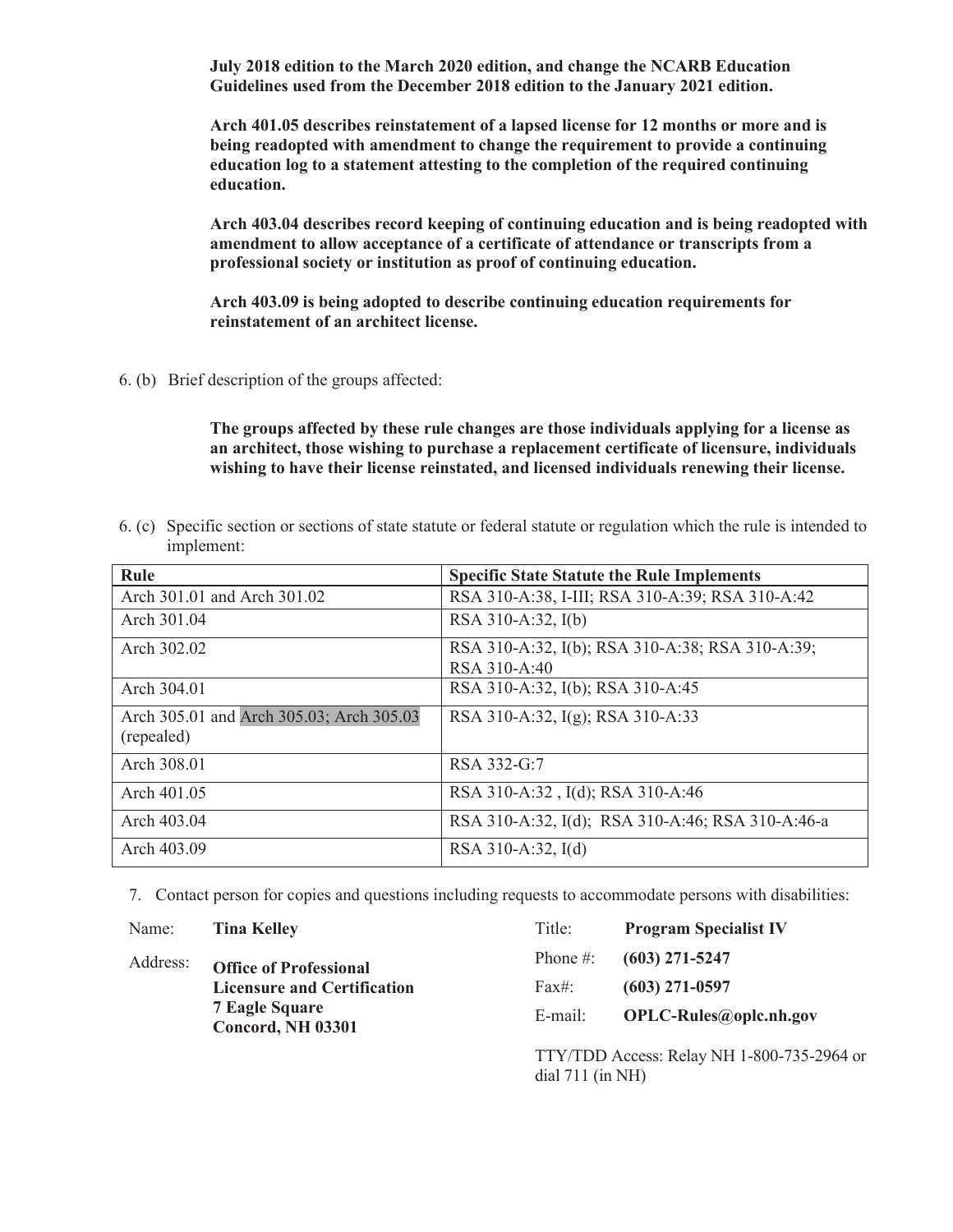8. Deadline for submission of materials in writing or, if practicable for the agency, in the electronic format specified: **Monday, December 13, 2021 at 4:00 p.m.**

| Fax                              | $\boxtimes$ E-mail                                                                                            | $\Box$ Other format (specify): |
|----------------------------------|---------------------------------------------------------------------------------------------------------------|--------------------------------|
| 9. Public hearing scheduled for: |                                                                                                               |                                |
| Date and Time:                   | Friday, December 3, 2021 at 9:30 a.m.                                                                         |                                |
| Place:                           | <b>Office of Professional Licensure and Certification</b><br><b>7 Eagle Square</b><br><b>Concord NH 03301</b> |                                |

#### 10. Fiscal Impact Statement (Prepared by Legislative Budget Assistant)

| FIS# | 21:044 | dated | $5 - 11 - 2021$<br>______ |
|------|--------|-------|---------------------------|
|      |        |       |                           |

#### **1. Comparison of the costs of the proposed rule(s) to the existing rule(s):**

There is no cost to the proposed rules other than indeterminable incremental administrative compliance costs when compared to the existing rules and there may be indeterminable savings from the elimination of certain fees. Not applicable to proposed Arch 403.08 because this is a new rule with an indeterminable incremental administrative compliance cost for continuing education requirements for reinstatement.

## **2. Cite the Federal mandate. Identify the impact on state funds:**

No federal mandate, no impact on state funds.

## **3. Cost and benefits of the proposed rule(s):**

Proposed Arch 301.01 and Arch 305.01 remove cash or a valid check as an acceptable form of payment for licensure application or examination and allows payment by certified check, money order or a credit card. Any cost to these proposed rules is indeterminable.

Proposed Arch 305.02(a) deletes an examination fee of \$150. The Office of Professional Licensure indicates this fee would be payable to the State of New Hampshire but there is no cost to the elimination of this fee because current practice is for the exam fee to be paid by applicants directly to the NCARB as the exam administrator.

The OPLC provided no additional information pertaining to the elimination of the certificate of licensure fee pursuant to proposed Arch 305.02(d).

Proposed Arch 305.03 eliminates a fee for replacement of a lost or mutilated certificate of licensure. The OPLC indicates the number of requests the board receives per year is unknown but is de minimus and any slight decrease in revenue would be offset by the elimination of material cost and labor to produce this certificate. Licensees will no longer be required to pay for a replacement certificate but any such savings is indeterminable based on the number of individuals who may lose or mutilate such certificate.

Licensees and independently owned businesses that cover the cost of their licensees may realize an indeterminable savings based on the elimination of certain fees but there may be indeterminable incremental compliance costs for continuing educational requirements.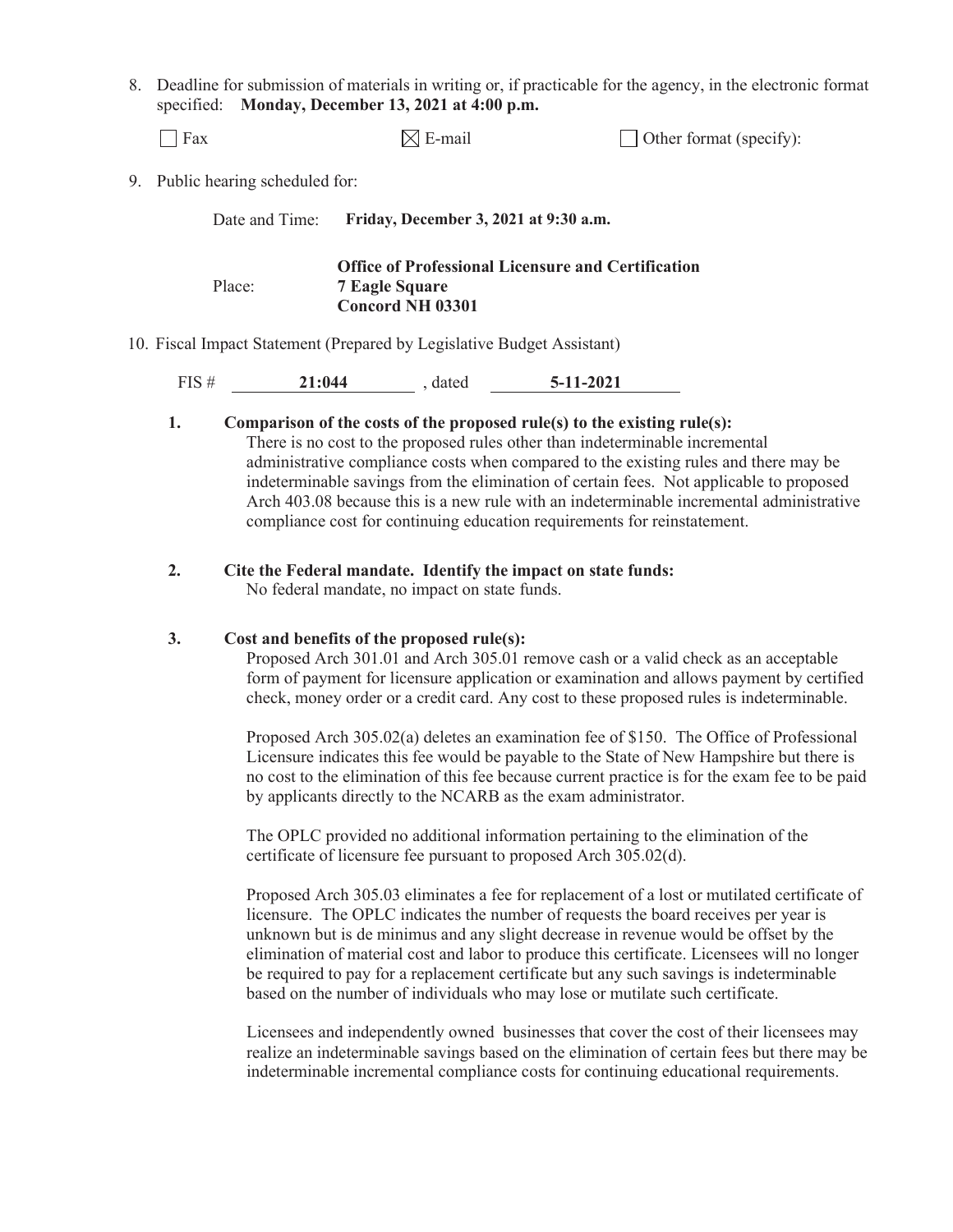- **A. To State general or State special funds:**  See 3. Above.
- **B. To State citizens and political subdivisions:**  See 3 above. No cost to political subdivisions.
- **C. To independently owned businesses:**  See 3 above.
- 11. Statement Relative to Part I, Article 28-a of the N.H. Constitution:

 **These rules do not violate Part I, Article 28-a of the New Hampshire Constitution. These rules do not mandate or assign this program to any political subdivision in any way.**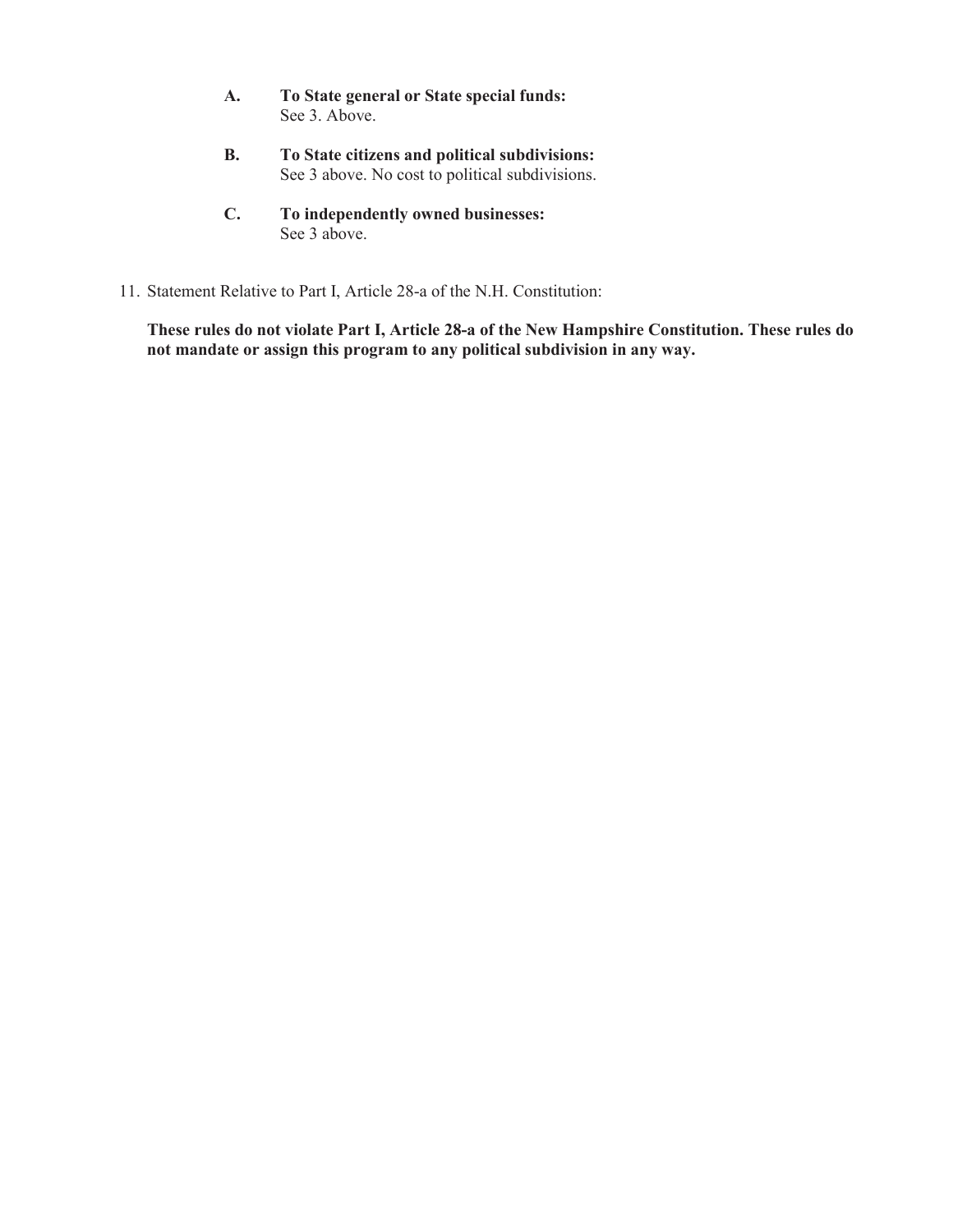**Edit.** "Arch 305.02".

#### **Readopt with amendments Arch 301.01, effective 8-5-15 (Document**

Arch 301.01 Application Process.

**Unclear.** No forms were filed with the final proposal. The JLCAR is being asked to approve forms that have not been reviewed by OLS for consistency with the

(a) Each person wishing to become licensed as an architect shall  $s$  rule text.

| <b>Unclear.</b> This   |                                                                                               |
|------------------------|-----------------------------------------------------------------------------------------------|
| citation is incorrect. | (1) An an "Application for Initial New Hampshire Licensure as an Architect" form which        |
| It may need to be      | contains the information specified in Arch 301.02;                                            |
| "Arch                  |                                                                                               |
| $301.02(b)(4)c$ ." as  |                                                                                               |
| there are no           | (2) The certified copy of transcripts from all post-secondary institutions attended, as       |
| subparagraphs to       | described in Arch $301.02(a)(7)c$ , if applying directly from another state and without NCARB |
| (a).                   | certification;                                                                                |
|                        |                                                                                               |
|                        |                                                                                               |
| <b>Edit.</b> Spell out | (3) The references, as specified in Arch 301.03 and Arch 301.04, if applying directly from    |
| acronyms first time    | another state and without NCARB certification;                                                |
| used.                  |                                                                                               |

(4) License verification, if applying direct from state and without NCARB certification; and

(4) The application fee as specified in Arch 305.01.

 (b) An application for licensure, which is not signed by the applicant, or is not accompanied by a certified check, money order, or credit card payment for the application fee shall not be accepted and shall be returned to the applicant.

 (c) A person whose qualifications for licensure do not meet the requirements specified in RSA 310- A:38 shall be denied a license.

 (d) If the application for licensure is denied, the applicant shall be provided an opportunity to request a hearing on the deficiency issues identified by the board in the same manner as for motions for rehearing pursuant to Arch 213. Any such request shall be made in writing and submitted to the board within 30 days of the receipt of the notification of denial.

 (e) Applications for licensure, when there has been no communication by the applicant to the board for at least one year, shall be destroyed.

# **Readopt with amendments Arch 301.02, effective 8-14-19 (Document #12847), to read as follows:**

Arch 301.02 Application for Licensure.

**Unclear.** The form was not filed and has not been reviewed. Also, the date will change to Jan. 2022.

(a) Each applicant for licensure shall complete the "Application for Initial New Hampshire Licensure as an Architect," form, amended 12/13/2021. National Council of Architectural Registration Boards (NCARB) certificate and record holders shall complete sections 1, 2, 3, 5, and 8 only. All others shall complete the entire form.

**Edit.** Just use the acroymn here as it will be spelled out above.

 $\triangle$  The following information shall be provided on the form:

(1) Section 1, "General Information," which includes:

a. The applicant's name, including any names previously used;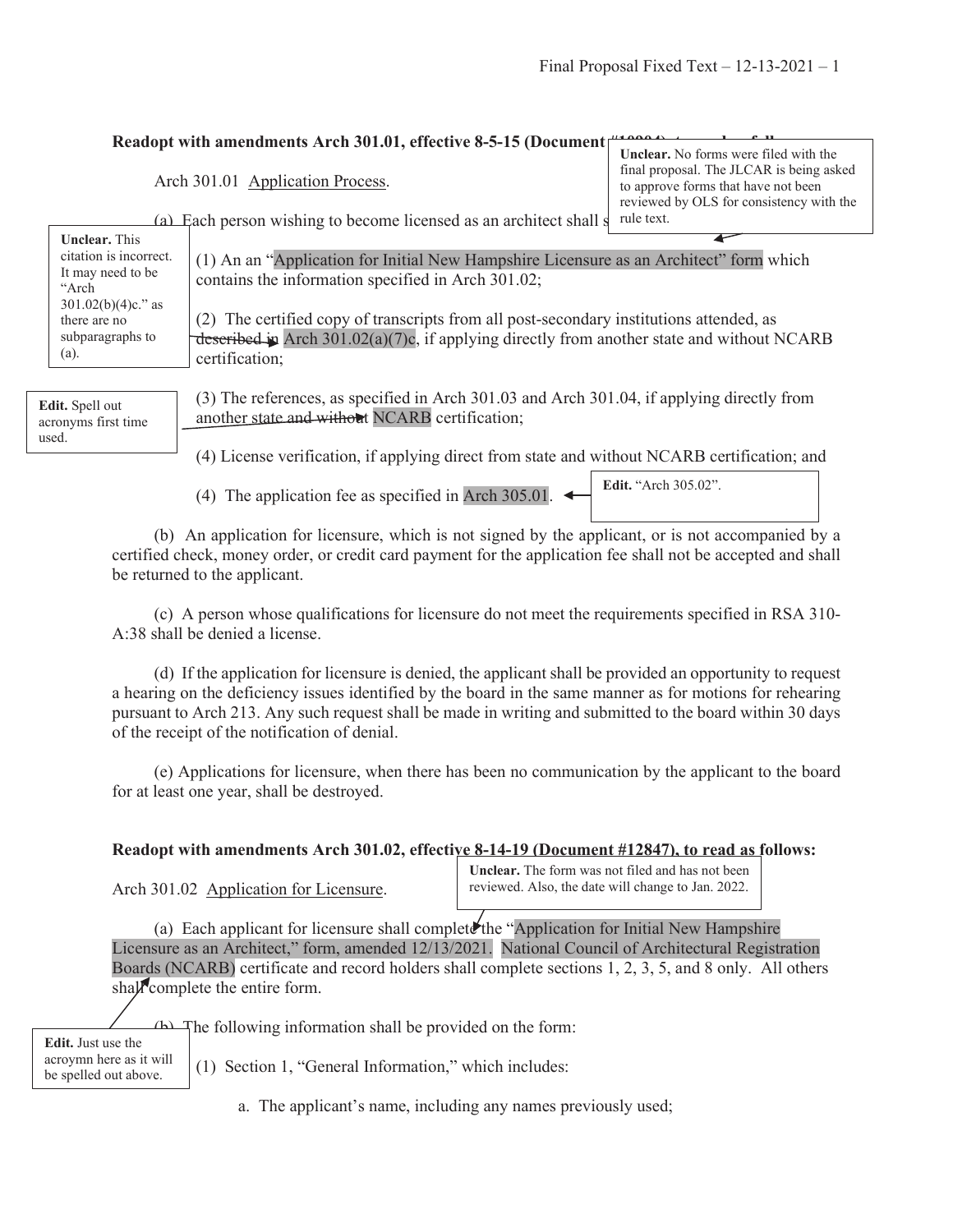b. The applicant's residence and business name and addresses, telephone numbers, and e-mail address;

c. The applicant's date of birth; and

d. The applicant's social security number required pursuant to RSA 161- B:11, VI-a;

(2) Section 2, "Registration/Licensure Information," which includes:

a. Whether the applicant has ever taken the Architectural Registration Examination (ARE), and if so, the location, and date completed;

b. The state in which the applicant was first registered or licensed as an architect, if any, including:

1. The date of licensure in that jurisdiction;

**Edit.** Just use the acroymn here as it is spelled out above.

2. The applicant's license number in that jurisdiction; and

3. Whether the applicant was licensed by the Architectural Registration Examination (ARE), or, if not, how the applicant was licensed;

**Edit.** Insert period after "b"

c. Whether the applicant still holds the registration or license listed in  $(b)(2)b$  above and if not, the reasons why;

d. Whether the applicant has ever applied for an architect's license in New Hampshire and, if so, the status; and

e. Whether the applicant is applying for facilitated licensure as a military spouse;

(3) Section 3, "General Information Questions," which includes:

a. Whether the applicant has ever been convicted of any felony or any misdemeanor, or a violation involving architecture or the practice of architecture, unless annulled, and if so, the name of the court, the details of the offense, the date of conviction, and the sentence imposed;

b. Whether the applicant has ever lost or been denied registration or licensure as an architect or been disciplined or sanctioned by another licensing board in any other state or jurisdiction if so, an explanation of the circumstances;

c. Whether the applicant has ever held a NCARB certificate, and if so, whether the candidate has requested the NCARB certificate be transmitted to the board office and the date the transmission was requested;

d. Whether the applicant has completed the Architectural Experience Program (AXP), and if so, the date completed, AXP number if applicable, and the date the candidate has requested the AXP record be transmitted to the board office; and

(4) Section 4, "Education," regarding the applicant's educational history, including: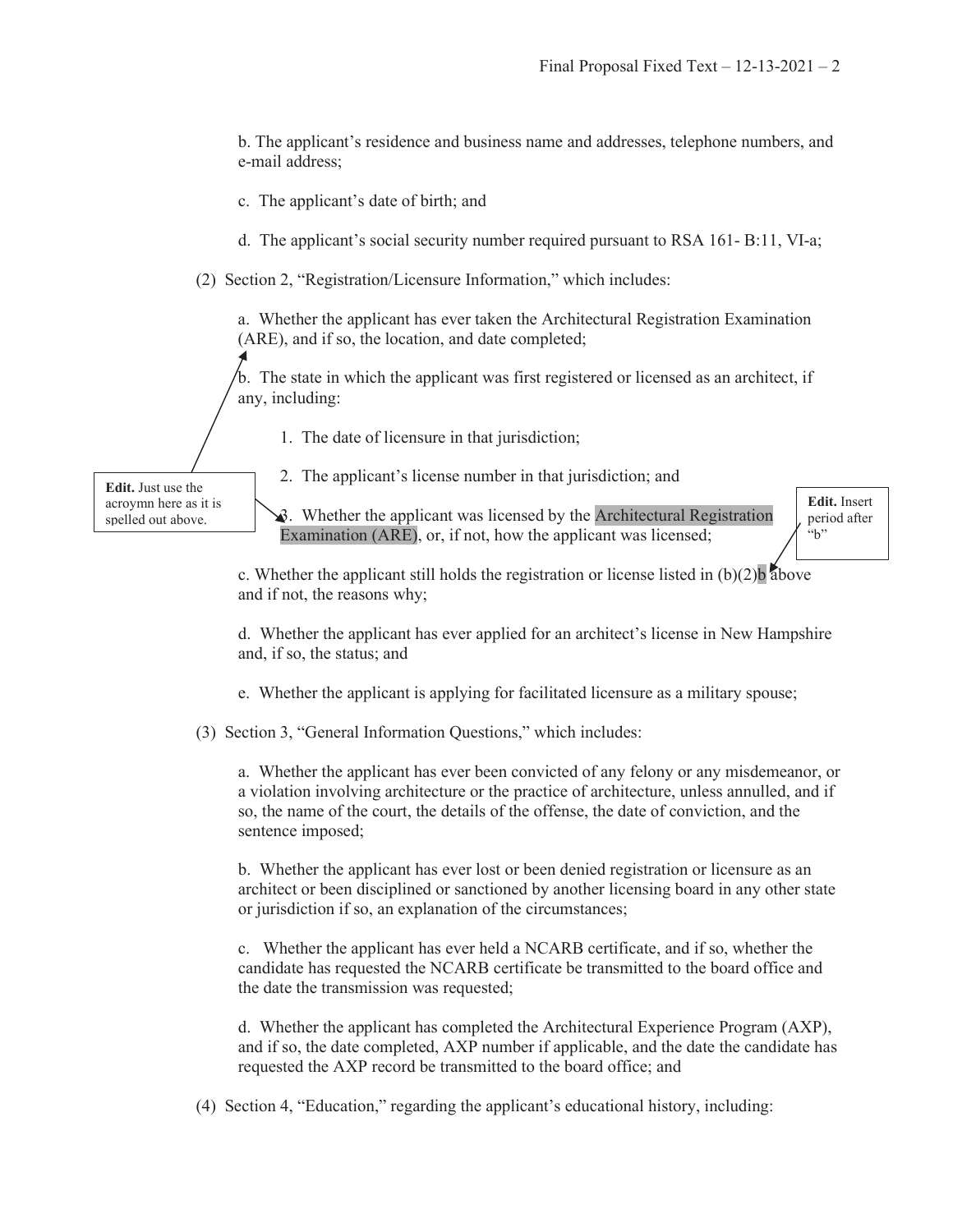a. The names of all high school and post-secondary institutions attended;

b. The dates of attendance, major and degrees awarded; and

c. Certified copies of transcripts from all post-secondary institutions where architectural credit was obtained. If the applicant for licensure is a graduate of a non-United States or Canadian institution, the applicant shall have his or her transcripts sent directly from the institution to NCARB. The applicant shall request translation and authentication be sent from NCARB directly to the board office for evaluation by the board;

(5) Section 5, 5 individuals to be the applicants "References of Character and Qualifications," which shall include:

- a. The names of the references;
- b. A complete addresses for each reference;
- c. A phone for each reference;
- d. The occupation of each reference; and
- e. Business relationship with the applicant as specified in Arch 301.03;
- (6) Section 6, "Practical Experience," which includes:

**Unclear.** It is unclear whether this is correct given that the subparagraphs have been renumbered. This maybe should be "(b)(6)b."

a. The applicant's dates of employment, character of employment, title, and present address of all employers;

b. The applicant's position title and description of duties for each position including types of work performed and degree of responsibility; and

Name and present address of someone familiar with each position listed in  $(b)(7)b$ above;

(7) Section 7, "Supplementary Experience Record," which includes a supplementary experience record of the architectural projects or assignments the applicant was involved in, including the following information:

a. A brief description and identification of the project or assignment by job title, location, and total cost;

b. An indication as to which of the employers listed in (6) above for which the project or assignment was undertaken; and

c. An identification as what portion of the work the applicant was personally responsible for; and

(8) Section 9, "Affidavits, which includes:

**Edit.** Insert end parenthesis.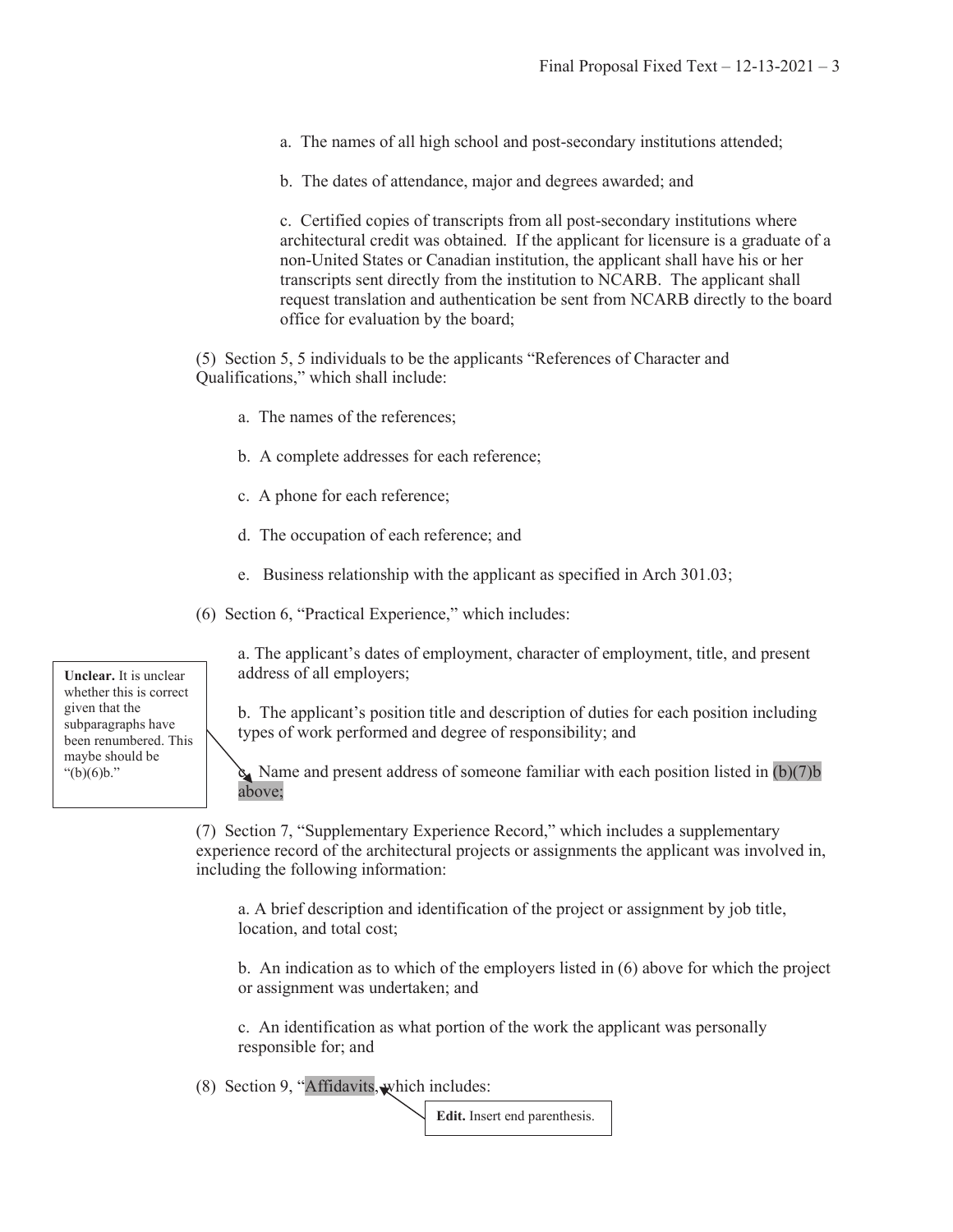a. An affidavit stating the following: "I have read the contents hereof and clearly understand that the correctness and truth of my statements as recorded in the application are material, not only to the issuance of the certificate of licensure, as applied for, but also to the retention of said certificate, if issued;" and

b. The applicant's signature and date.

(c) Applicants shall pay the application fee specified in Arch 305.02.

## **Readopt with amendments Arch 301.04, effective 8-5-15 (Document #10904), to read as follows:**

## Arch 301.04 Information from References.

 (a) The person providing the reference shall be requested to provide the following on a form supplied by the board:

(1) The applicant's name;

(2) The reference's name and address, relationship to the applicant, status as an architect as defined by RSA 310-A:28, I;

(3) A brief description of the reference's knowledge of the applicant's qualifications in the practice of architecture; and

(4) Signature of reference and date.

**Unclear.** Unclear as written. Presumably it means that the reference form has to be submitted with the initial application form as described in Arch 301.02 but this language is vauge.

 (b) No reference form shall be accepted except submissions made directly to the board by the person completing the form and shall be submitted with the application.

## **Readopt with amendments Arch 302.02, effective 8-14-19 (Document #12847), to read as follows:**

Arch 302.02 Education and Training Standards. The board shall evaluate the candidates using the NCARB Certification Guidelines March 2020 edition as specified in Appendix B and NCARB Education Guidelines January 2021 edition as specified in Appendix B. All candidates for licensure shall have completed the training requirements of the Architectural Experience Program (AXP) through NCARB or have met the minimum requirements for NCARB certification pursuant to the NCARB Certification Guidelines March 2020 edition as specified in Appendix B. Applicants applying direct to state who have received their license after July 1, 1996 from their original state of licensure shall have completed the IDP or AXP and received

the record from NCARB.

**Unclear.** It is unclear whether the state of NH meant here or whether it should be "the board".

# Readopt with amendments Arch 304.01, effective 8-14-19 (Document #12847), to read as follows:

# Arch 304.01 Reciprocity.

 (a) Candidates for licensure who are licensed or registered in another state, provided that the other state's licensure of registration requirements are consistent with Arch 302.01, the NCARB Certification Guidelines March 2020 edition as specified in Appendix B, and NCARB Education Guidelines January

> **Unclear.** No signed incorporation by reference statements were filed with the FP, including a description of the differences between the 2018 and recent editions.

**Unclear.** It is unclear what form is meant. Insert the title of the form. No forms were submitted with the FP so they have not been reviewed by OLS.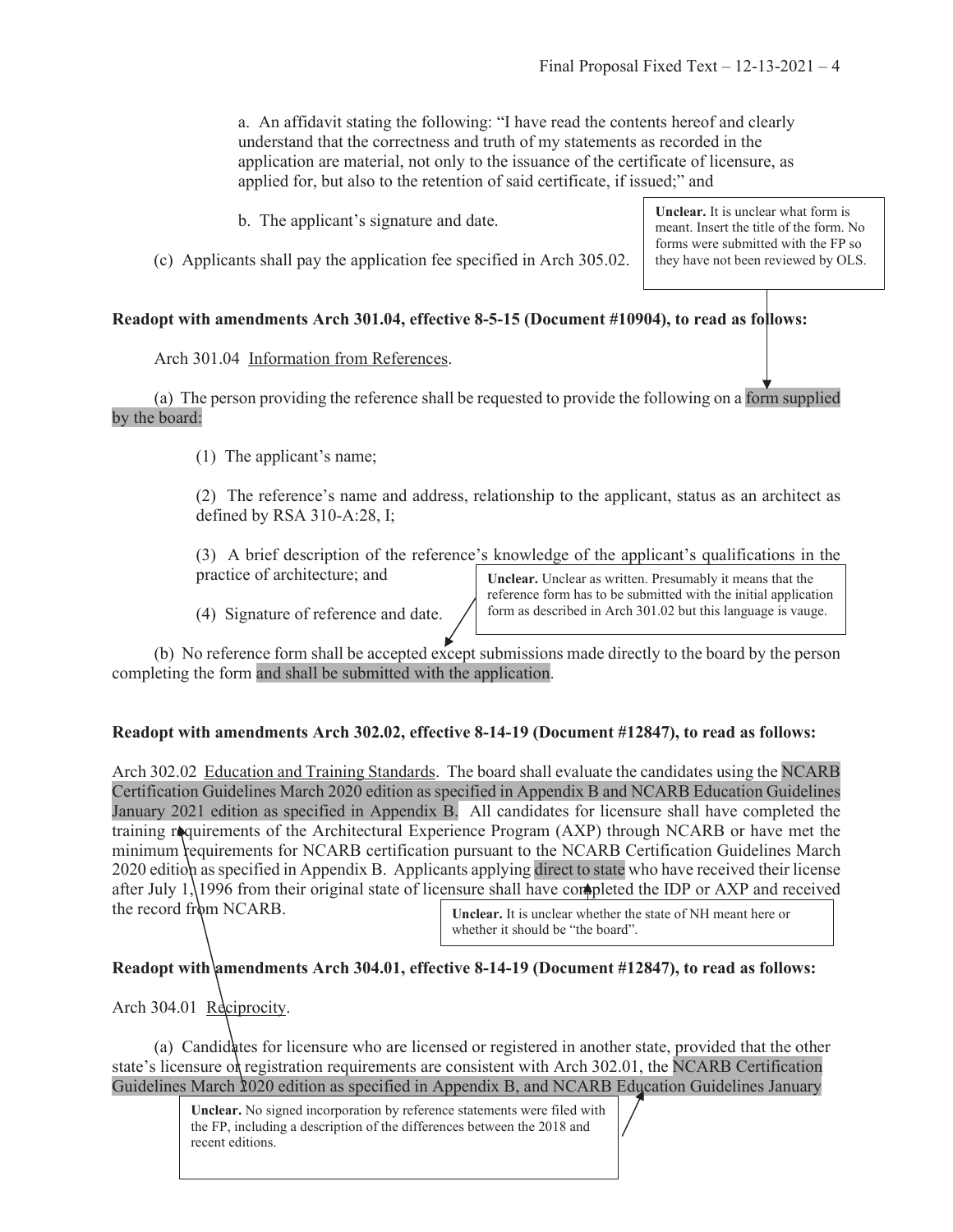2021 edition as specified in Appendix B, shall apply to the board for licensure on an application for licensure form as specified in Arch 301.02 and pay the fee set forth in Arch 305.02.

 (b) Verification of licensure and examination shall be obtained by the candidate for licensure and submitted to the board by the applicant at the time of submitting the application.

#### **Readopt with amendments Arch 305.01, effective 8-5-15 (Document #10904), to read as follows:**

Arch 305.01 Application, Examination and Licensure Fees.

 (a) Application and licensure fees shall be in the form of money order, bank draft, credit card or check made payable to Treasurer, State of New Hampshire. **Edit.** Insert a comma

(b) The examination fees shall be paid by the applicant directly to the test administrator.

| Readopt with amendments Arch 305.02, effective 8-5-15 (Doc                             | Inadequate FIS. There are many changes to the fees in                                                                                                                                                                                                                                                  |  |
|----------------------------------------------------------------------------------------|--------------------------------------------------------------------------------------------------------------------------------------------------------------------------------------------------------------------------------------------------------------------------------------------------------|--|
| Arch 305.02 Application and Licensure Fees. The applic<br>as follows:                  | this final proposal that were not included in the initial<br>proposal and were not included in the Board's request for<br>fiscal impact statement (FIS) to the Legislative Budget<br>Assistant (LBA). No amended FIS was filed with the FP.                                                            |  |
| The application fee for licensure shall be \$155.00;<br>(a)                            | The LBA noted in the FIS to the IP that while information<br>was provided regarding the elimination of the \$150<br>examination fee, (which did not have an impact to the                                                                                                                              |  |
| The biennial renewal fee shall be \$155.00;<br>(b)                                     | OPLC fund because because the fee has always been paid<br>directly to the test administrator), the agency provided no<br>additional information pertaining to the impacts of the                                                                                                                       |  |
| The reinstatement fee after 30 days shall be \$355.00;<br>(c)                          | elimination of the certificate of licensure fee of \$50.                                                                                                                                                                                                                                               |  |
| (d) The application fee for certificate of authorization for<br>$$77.50$ per year; and | Further, an amended FIS should have been obtained from<br>the LBA as some of these fees were changed or deleted<br>from the IP to FP and thus, were not considered by the<br>LBA in the FIS to the IP. The changes to the fees are                                                                     |  |
| The biennial fee for retired status shall be \$77.50.                                  | summarized as follows: The fee for verification of license<br>or certification of \$25 has been deleted. The biennial<br>reviewal fee has been increased by \$5. The reinstatement                                                                                                                     |  |
| Repeal Arch 305.03, effective 8-5-15 (Document #10904), as f                           | fee no longer includes a 20% late fee charge, and is now<br>assessed in 30 days rather than after 12 months which may                                                                                                                                                                                  |  |
| [Arch 305.03 Replacement Fee. The fee for replacement of a los<br>be $$30.00.]$        | increase the OPLC fund. The fee for cerficiate of<br>authorization has been decreased by \$2.50. The late fee for<br>cerificate of authorization for business organization has<br>been deleted. The fee for retired status has been increased<br>by \$47.50 which may be an increase to the OPLC fund. |  |
| Readopt with amendments Arch 308.01, effective 8-14-19 (De                             | It should be noted that the Board still has fee authority<br>purusant to RSA 310-A:33, and the Legislature has been                                                                                                                                                                                    |  |
| Arch 308.01 Licensing for Active Duty Military Spouses.                                | working to consolidate fee authority under the Executive<br>Director of the OPLC. (See RSA 310-A:1-e.).                                                                                                                                                                                                |  |
|                                                                                        |                                                                                                                                                                                                                                                                                                        |  |

 (a) Each applicant for licensure who is a military spouse pursuant to RSA 332-G:7, III shall apply to the board for licensure on an application for licensure form as specified in Arch 301.02 and pay the fee set forth in Arch 305.02.

 (b) Each applicant for facilitated licensing as a military spouse shall provide a copy of the military member's orders showing proof of active duty status.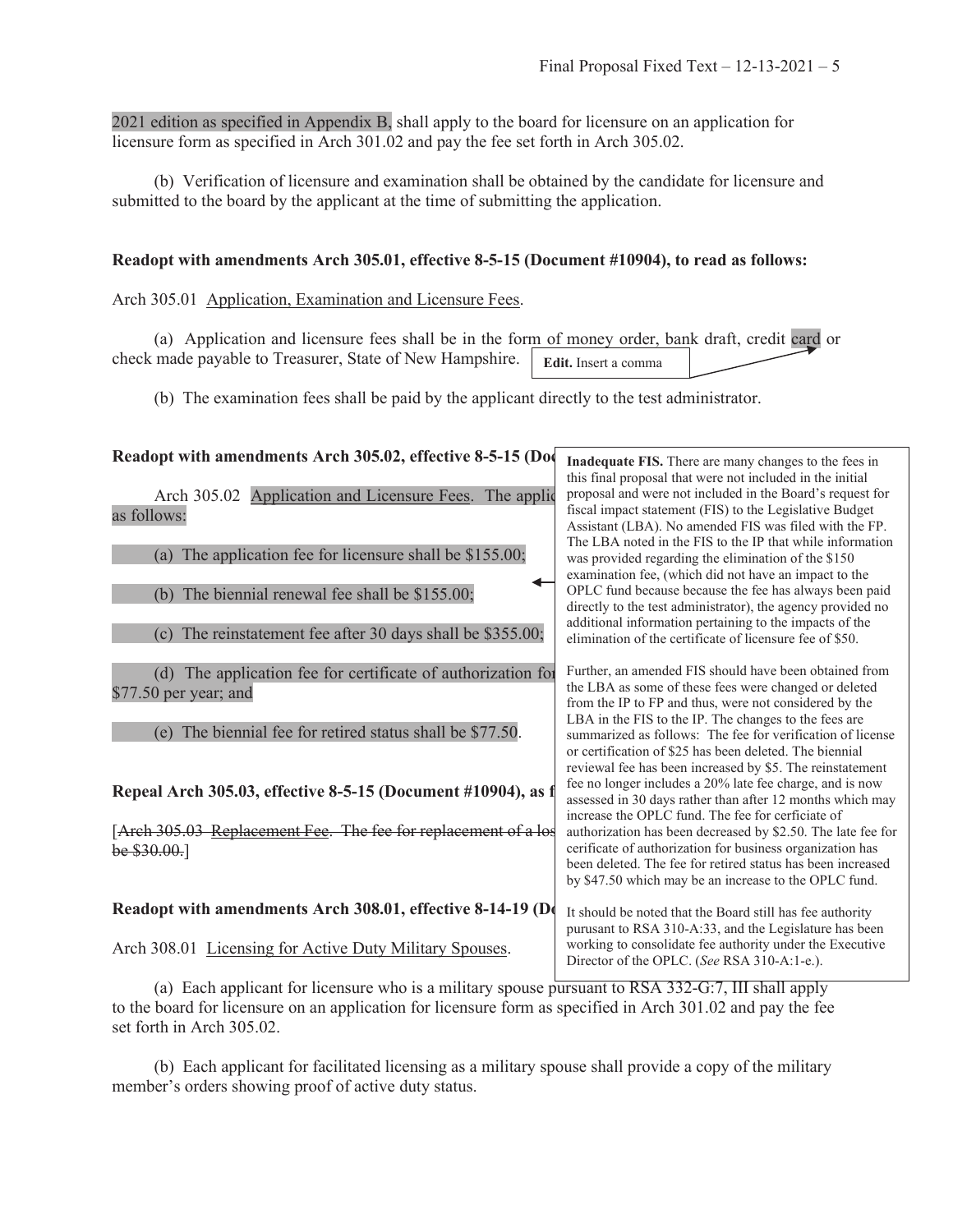(c) Each applicant who applies for facilitated licensing as a military spouse shall be eligible to obtain a facilitated license if the military spouse is licensed or registered in another state or jurisdiction, provided that the other state's or jurisdiction's licensure or registration requirements are consistent with Arch 302.01, NCARB Certification Guidelines March 2020 edition as specified in Appendix B and NCARB Education Guidelines January 20201 edition as specified in Appendix B*.*

(d) License verification, if applying direct from state and without NCARB certification.

 (e) A military spouse who obtains a facilitated license shall comply with all license renewal requirements pursuant to Arch 403.01.

**Unclear.** No forms were filed and so, they have not been reviewed by OLS.

# Readopt with amendments Arch 401.05, effective 8-14-19 (Document #12847), to read as follows:

Arch 401.05 Reinstatement. An architect whose license to practice architecture in this state has been allowed to lapse for a period of 30 days or more shall:

 (a) Submit to the board the "Application for Reinstatement of Licensure as an Architect," dated 12/13/2021, that includes the following:

(1) The applicant's full name, including any names previously used, and date of birth;

| Edit. Please insert<br>a comma. | (2) The applicant's business name, residence and business addresses, telephone numbers and<br>e-mail address;                                                                                                                                                                                                                                                                                                                                                                                                                                                                                                                                                                                                                                              |
|---------------------------------|------------------------------------------------------------------------------------------------------------------------------------------------------------------------------------------------------------------------------------------------------------------------------------------------------------------------------------------------------------------------------------------------------------------------------------------------------------------------------------------------------------------------------------------------------------------------------------------------------------------------------------------------------------------------------------------------------------------------------------------------------------|
|                                 | (3) A statement indicating any disciplinary or legal action brought against the applicant for<br>his or her services as an architect not previously reported;                                                                                                                                                                                                                                                                                                                                                                                                                                                                                                                                                                                              |
|                                 | (4) A statement indicating that the applicant has adhered to the ethical and professional<br>standards of Arch 500;                                                                                                                                                                                                                                                                                                                                                                                                                                                                                                                                                                                                                                        |
|                                 | (5) A representation that the applicant acknowledges that the provision of false information<br>in the application is a basis for disciplinary action by the board;                                                                                                                                                                                                                                                                                                                                                                                                                                                                                                                                                                                        |
|                                 | (6) Whether the applicant has ever been convicted of any felony or any misdemeanor, or a<br>violation involving architecture or the practice of architecture that was not previously<br>reported, and if so, the name of the court, the details of the offense, the date of conviction,<br>and the sentence imposed;                                                                                                                                                                                                                                                                                                                                                                                                                                       |
|                                 | (7) The names, complete addresses, occupation, and business relationship with applicant of 3<br>references from licensed architects as defined by RSA 310-A:28, I;                                                                                                                                                                                                                                                                                                                                                                                                                                                                                                                                                                                         |
|                                 | (8) A statement attesting that the applicant has completed the minimum units required of<br>approved continuing education, as specified in Arch 403.08; and                                                                                                                                                                                                                                                                                                                                                                                                                                                                                                                                                                                                |
|                                 | (9) The applicant's signature and date; and                                                                                                                                                                                                                                                                                                                                                                                                                                                                                                                                                                                                                                                                                                                |
|                                 | (b) Applicants shall submit the application and reinstatement fees as specified in Arch 305.02.                                                                                                                                                                                                                                                                                                                                                                                                                                                                                                                                                                                                                                                            |
|                                 | $\mathbf{1}$ $\mathbf{1}$ $\mathbf{1}$ $\mathbf{1}$ $\mathbf{1}$ $\mathbf{1}$ $\mathbf{1}$ $\mathbf{1}$ $\mathbf{1}$ $\mathbf{1}$ $\mathbf{1}$ $\mathbf{1}$ $\mathbf{1}$ $\mathbf{1}$ $\mathbf{1}$ $\mathbf{1}$ $\mathbf{1}$ $\mathbf{1}$ $\mathbf{1}$ $\mathbf{1}$ $\mathbf{1}$ $\mathbf{1}$ $\mathbf{1}$ $\mathbf{1}$ $\mathbf{$<br>$0 \leq 1 \leq n$ $\downarrow$ $\uparrow$ $\uparrow$ $\uparrow$ $\uparrow$ $\uparrow$ $\uparrow$ $\uparrow$ $\uparrow$ $\uparrow$ $\uparrow$ $\uparrow$ $\uparrow$ $\uparrow$ $\uparrow$ $\uparrow$ $\uparrow$ $\uparrow$ $\uparrow$ $\uparrow$ $\uparrow$ $\uparrow$ $\uparrow$ $\uparrow$ $\uparrow$ $\uparrow$ $\uparrow$ $\uparrow$ $\uparrow$ $\uparrow$ $\uparrow$ $\uparrow$ $\uparrow$ $\uparrow$ $\uparrow$ |

**Readopt with amendments Arch 403.04, effective 8-5-15 (Document #10904), to read as follows:**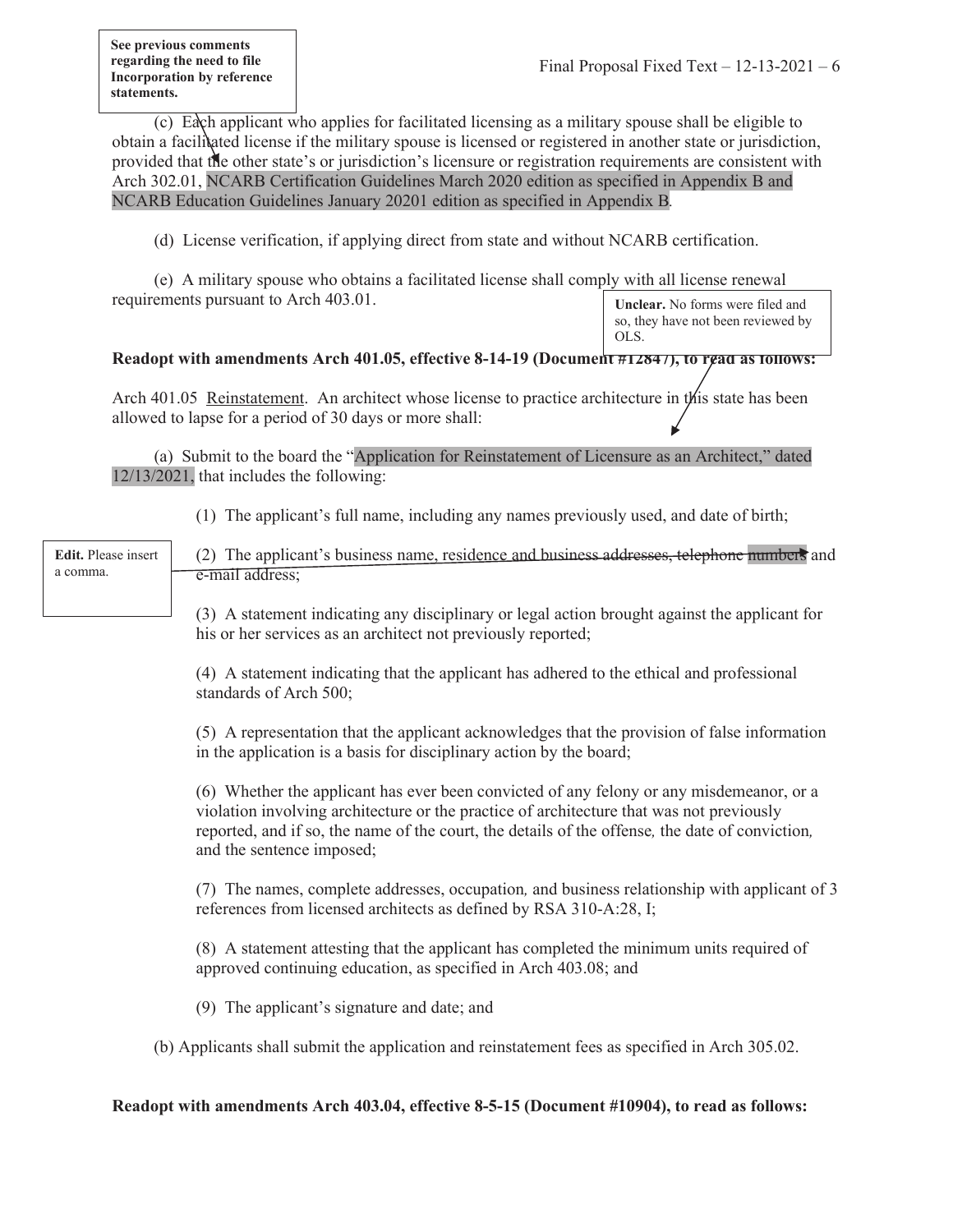## Arch 403.04 Record Keeping.

- (a) The licensee shall maintain records to be used to support continuing education units claimed.
- (b) Records required shall contain attendance verification records in the form of either:
	- (1) Certificates of attendance; or
	- (2) Completed continuing education transcripts from a professional society or institution.

 (c) The licensee shall retain attendance verification records for a period of at least 4 years. Such documentation shall be made available to the board for random audit and verification purposes. Documentation shall support continuing education units claimed. Failure to provide documentation for audit verification shall result in disciplinary action.

 (d) Not less than 5% of the licensees shall be randomly selected each year by the board for compliance with Arch. 403.01.

#### **Adopt Arch 403.09 to read as follows:**

Arch 403.09 Continuing Education Requirements for Reinstatement.

 (a) A reinstatement application shall not be accepted for filing unless the licensee indicates on the reinstatement application, and under penalty of unsworn falsification, that he or she has completed the minimum units required of approved education required by (b) below.

 (b) Each reinstatement applicant shall attest that the applicant has completed at least 24 units of continuing education in the areas of health, safety, and welfare as a condition of reinstatement, completed within the 24 months prior to reinstatement submission.

(c) All reinstatement applicants' continuing education shall be audited pursuant to Arch 403.04(c).